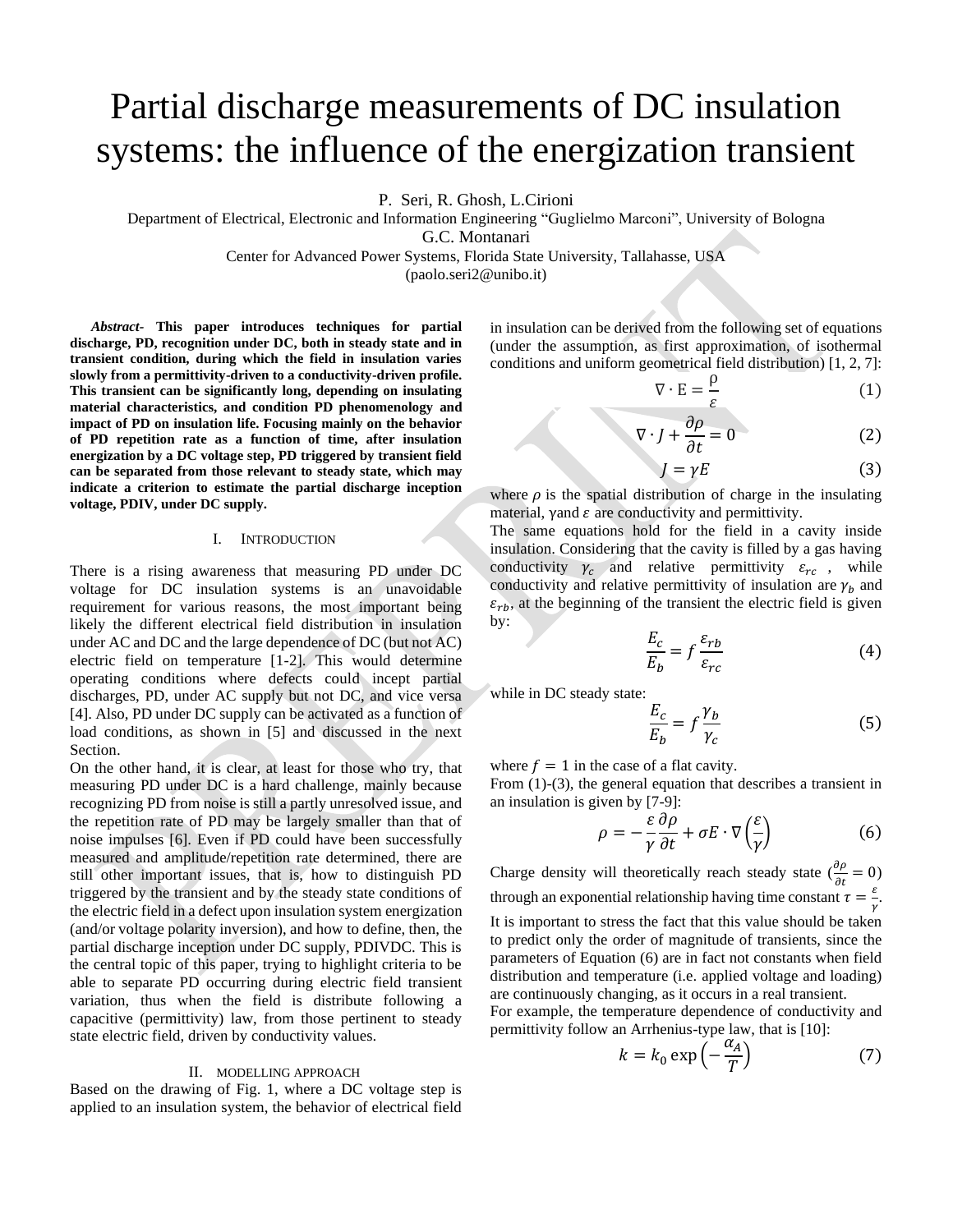in which k0 is a parameter (e.g. for  $k = \gamma$ ,  $\gamma_0$  is conductivity at a temperature of  $0^{\circ}K$ ) and  $\alpha_A$  is the activation energy (temperature coefficient).

As such dependence it is negligible for permittivity and very large for conductivity, in DC steady state the electric field in insulation (and thus in a cavity embedded or a surface defect) will depend significantly on temperature, thus on electrical apparatus load. This will affect also the time constant  $\tau$ . As an example, Table 1 shows different time constants values, as function of temperature, for a DC extruded cable with a polypropylene-based insulation.

Given the fact that transmission and distribution systems must withstand a mixture of transients and steady state conditions during their lifetime, proper design should be able to guarantee safe and reliable operation for both of those circumstances.

A potential issue of field transient is that if the partial discharge inception voltage in AC, PDIVAC, is lower than that the steady-state DC voltage, PD can be triggered at each transient and harm insulation life, causing premature breakdown. The impact of such transients on partial discharge inception is dealt with in the next Sections.

Table 1 – Time constant, calculated from eq. (6), as a function of temperature for a polypropylene-based insulating material

| Temp. | Permittivity                        | Cond.                       | Time constant   |
|-------|-------------------------------------|-----------------------------|-----------------|
| [°C]  | [F/m]                               | [S/m]                       | [s]             |
| 40    | $\varepsilon = 1.94 \cdot 10^{-11}$ | $\sigma = 10^{-16}$         | $\tau = 194000$ |
| 60    | $\varepsilon = 1.9 \cdot 10^{-11}$  | $\sigma = 6 \cdot 10^{-16}$ | $\tau = 32000$  |
| 90    | $\varepsilon = 1.86 \cdot 10^{-11}$ | $\sigma = 2 \cdot 10^{-15}$ | $\tau = 9300$   |



Figure 1 - Different stages when switching on a DC voltage and reversing polarity. Solid (blue) line: applied voltage; dashed (red) line: electric field in insulation.

#### III. PARTIAL DISCHARGE INCEPTION IN TRANSIENT AND DC STEADY STATE

Partial discharges can incept in a cavity embedded in insulation, regardless the supply voltage be AC or DC, at a filed,  $E_i$ , which can be calculated, for a spherical defect of radius r and assuming roughly a deterministic approach, as [11]:

$$
E_i = 25.2p \left(1 + \frac{8.6}{\sqrt{2pr}}\right) \quad \left[\frac{V}{m}\right] \tag{8}
$$

where  $p$  represents the gas pressure inside the cavity and  $r$  is the radius of the cylindrical cavity. Let us consider, e.g., a spherical cavity of radius 1 mm, at atmospheric pressure, then  $E_i = 4.7 \, kV/mm$ , which is the value of PD inception field



Fig. 2. PD inception field in cavity filled of air, 1 mm thick, compared to the AC and DC field distributions in the cavity as a function of cavity position along the radius of an extruded XLPE 50kV DC cable; temperature gradient 10°C. Note that the maximum field is for a cavity located near to the external semicon (ground side), and that it exceeds the PD inception field.



Fig. 3. Equivalent resistive/capacitive circuit to model PD: abc circuit modified to account for AC and DC supply.  $C_c$  and  $R_c$  are the equivalent capacitance and resistance of the cavity where discharges occur,  $C_b$  and  $R<sub>b</sub>$  are the equivalent capacitance and resistance of the dielectric in series with the cavity, and  $C_a$ ,  $R_a$  are the remaining equivalent capacitance and resistance of the test object.

reported in Fig.2. This figure shows also the field profiles in a cavity, as a function of cavity radial position, comparing AC and DC voltage supply for an extruded, 50 kV(peak) XLPE cable, with temperature gradient of 10°C (inner and outer insulation radius 25 and 45 mm, respectively). Note that the maximum DC field is for a cavity located near to the external semicon (ground side), and that, consequently, it might occur that cavities can activate PD (i.e. their field magnitude is higher than the inception field, eq. (8)) near to the external semicon in DC, they could activate PD near the internal semicon under AC. According to the modelling approach presented above, PD might occur during transients and also (or not) in DC steady state. Thus, for example, a DC cable can be designed to work below the partial discharge inception voltage in DC ( $PDIV_{DC}$ ), but it may not escape PD inception and accelerated insulation degradation during energization and polarity reversals.

The value of PDIV, based on the approximate, deterministic approach of eq. (3), can be obtained from the classic abc circuit of Fig. 3, valid for both AC and DC power supply, [4, 5]:

$$
PDIV_{DC} = V_{ci} \cdot \left[\frac{R_c}{R_b + R_c}\right]^{-1} \tag{9}
$$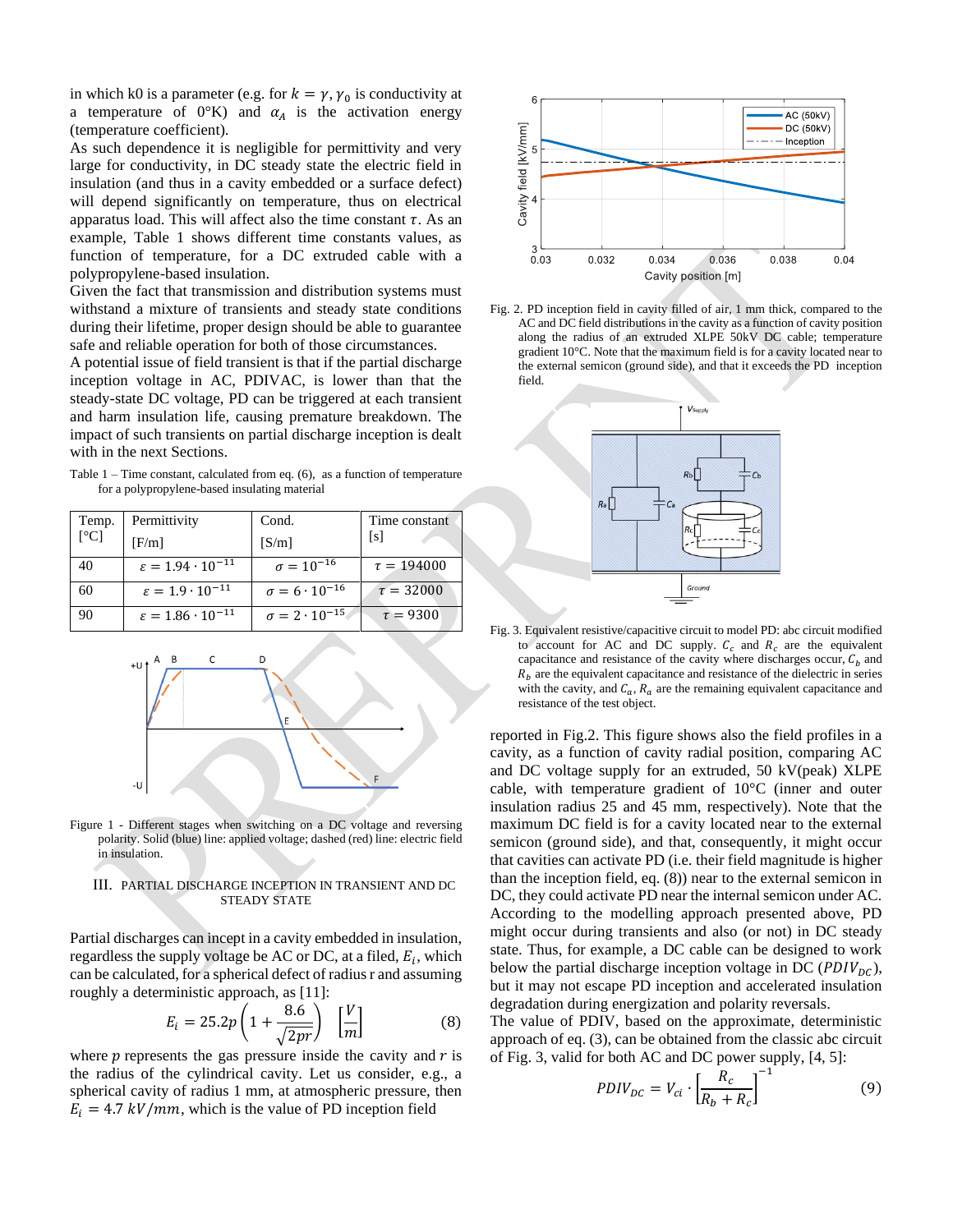$$
PDIV_{AC} = V_{ci} \cdot \left[ \frac{|Z_c(\omega)|}{|Z_b(\omega)| + |Z_c(\omega)|} \right]^{-1} \approx V_{ci} \cdot \left[ \frac{C_b}{C_b + C_c} \right]^{-1} (10)
$$

where  $V_{ci}$  is the PD inception voltage across the cavity,  $V_{ci}$  =  $h_c E_i$  being  $h_c$  the cavity height.

Depending on material conductivity, and thus temperature, the ratio  $PDIV_{DC}/PDIV_{AC}$  can be much larger than 1, but also lower, thus it may vary significantly with conductivity and its relationship with temperature ( $\alpha_A$  of eq. (7)), see [4].

## IV. PARTIAL DISCHARGE MEASUREMENTS UNDER DC SUPPLY

A major issue in PD measurements is how to perform them considering that there is very little experience and knowledge about how to distinguish them from noise. Indeed, the patterns are time, and not phase, resolved, so that the methods developed under AC to recognize PD and reject noise may only in part work [6, 12]. This aspect, however, is not considered in this paper.

We assume that PD can be measured, immediately after a DC voltage is applied by a step of a certain rising time, and the issue is, indeed, how to recognize when PD are triggered by the timevariable field, which is mostly driven by permittivity, or by the steady field, distributed according to conductivity.

An approximate estimation of the time constant,  $\tau$ , eq. (6), can be obtained, as mentioned, by permittivity and conductivity measurements [10, 11], which is already a considerable help in separating transient from steady state PD. Then, a more direct criterion could consist of the estimation of the PD repetition rate. Because PD are activated mostly during applied voltage gradients, one can expect that the repetition rate will drop drastically when the field in the defect where PD are generated reaches the DC steady conditions (considering that PD repetition rate under DC is much smaller than in AC [4, 5]). Note that PD magnitude might be not a criterion as valid as repetition rate, because it may show smaller time variation than the latter, mostly driven by the random delay time of the incepting electron, which is much more influential for PD amplitude in AC than in DC [4].

As an example, Figs. 4 and 5 show results of PD tests carried out under isothermal conditions at 60°C on objects consisting of three layers of polymeric materials (based on XLPE and PP), with a punched layer in the middle to simulate and internal cavity in insulation. All specimens were produced with the same geometry, featuring a cylindrical cavity of 3 mm of diameter and 0.4 mm height, and mounted on a custom holder in order to ensure repeatability of tests. DC voltage was applied to the test objects, with a rise time of 1 kV/s. As can be seen, large PD activity is seen during the energization transient, while amplitude (Fig. 4) and, in particular, repetition rate (Fig. 5) decrease as function of time under voltage (the former due to the matter of delay time discussed above). The sharp drop of amplitude and repetition rate with time can be associated with the change of permittivity-driven to conductivity-driven electric field distribution, which affects the field in the cavity and, thus, PDIV. It can also be noticed that the time constant calculated from eq. (6) in Table 1 fits well the time required to reach an almost constant value of the repetition rate, corresponding to the achievement of a steady state condition of the electric field distribution.



Fig. 4. PD amplitude from tests carried out on objects consisting of three layer of polymeric material (PP), with a punched layer in the middle to simulate an internal cavity in an insulation. DC voltage was applied to the test objects with rise time of 1 kV/s, up to 10 kV. From seconds (A) to hours (B).



Fig. 5. PD repetition rate from the test of Fig. 4. The time constant  $\tau$  calculated from eq. (6) is also reported.

It is interesting to note that useful information can be collected from the time evolution of the repetition rate. Figure 6 shows the quality of fitting for an exponential relationship for repetition rate and time. While for PD pulses detected during the initial transient it is possible to recognize a clear exponential correlation and a root mean square error (RMSE) of 3.4, as it is expected since PD activity follows the evolution of field distribution in the specimen, noise acquired during the monitoring displayed a more random, uncorrelated behavior and has a RMSE of about 2700.

Upon separation of PD pulses and noise during the energization transient (an in steady-state), PD-pulse amplitude values fit to a 2-parameter Weibull distribution, as shown already [13]:

$$
F(v) = 1 - exp\left[-\left(\frac{v}{\alpha}\right)^{\beta}\right]
$$
 (11)

where  $\nu$  is the measured pulse amplitude (generally given in V),  $\alpha$  and  $\beta$  are the scale and shape parameters. Figure 7 reports the Weibull plots for the presumably transient and steady state PD amplitude values. It is noteworthy that, besides the quality of the fitting, the value of the shape parameter,  $\beta$ , are quite different, going from 1.6 during the initial transient to 10.8 in DC steady state. Those values would identify the detected pulses as PD in an internal cavity at steady state